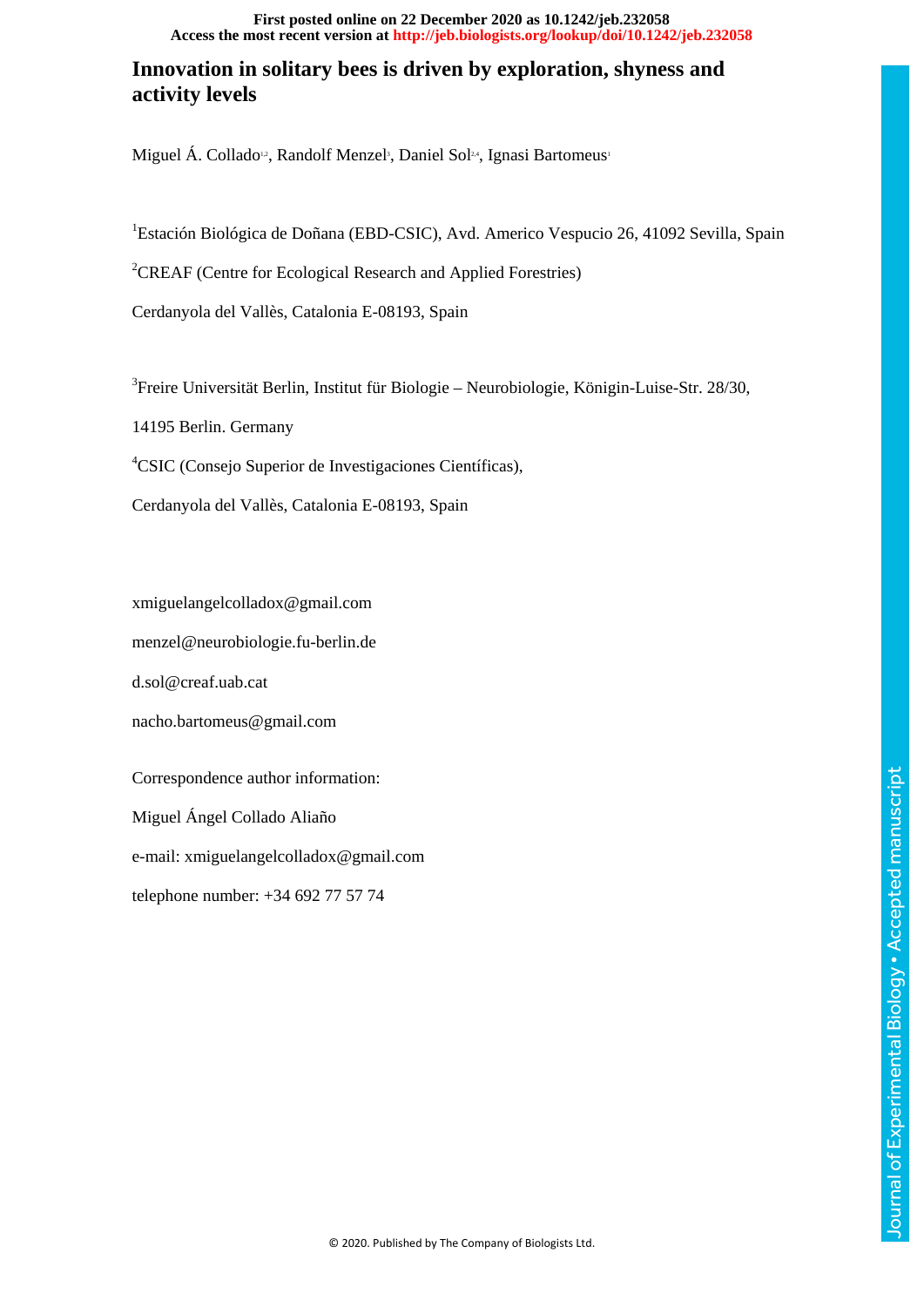#### **ABSTRACT**

Behavioral innovation and problem solving are widely considered important mechanisms by which animals respond to novel environmental challenges, including those induced by human activities. Despite its functional and ecological relevance, much of our current understanding of these processes comes from studies in vertebrates. Understanding these processeses in invertebrates has lagged behind partly because they are not perceived to have the cognitive machinery required. This perception is however challenged by recent evidence demonstrating sophisticated cognitive capabilities in insects despite their small brains. Here, we study innovation, understood as the capacity of solving a new task, of a solitary bee (*Osmia cornuta*) in the laboratory by exposing naïve individuals to an obstacle removal task. We also studied the underlying cognitive and non-cognitive mechanisms through a battery of experimental tests designed to measure associative learning, exploration, shyness and activity levels. We found that solitary bees can innovate, with 11 of 29 individuals (38%) being able to solve a new task consisting in lifting a lid to reach a reward. However, the propensity to innovate was uncorrelated with the measured learning capacities, but increased with exploration, boldness and activity. These results provide solid evidence that non-social insects can solve new tasks, and highlight the importance of interpreting innovation in the light of non-cognitive processes.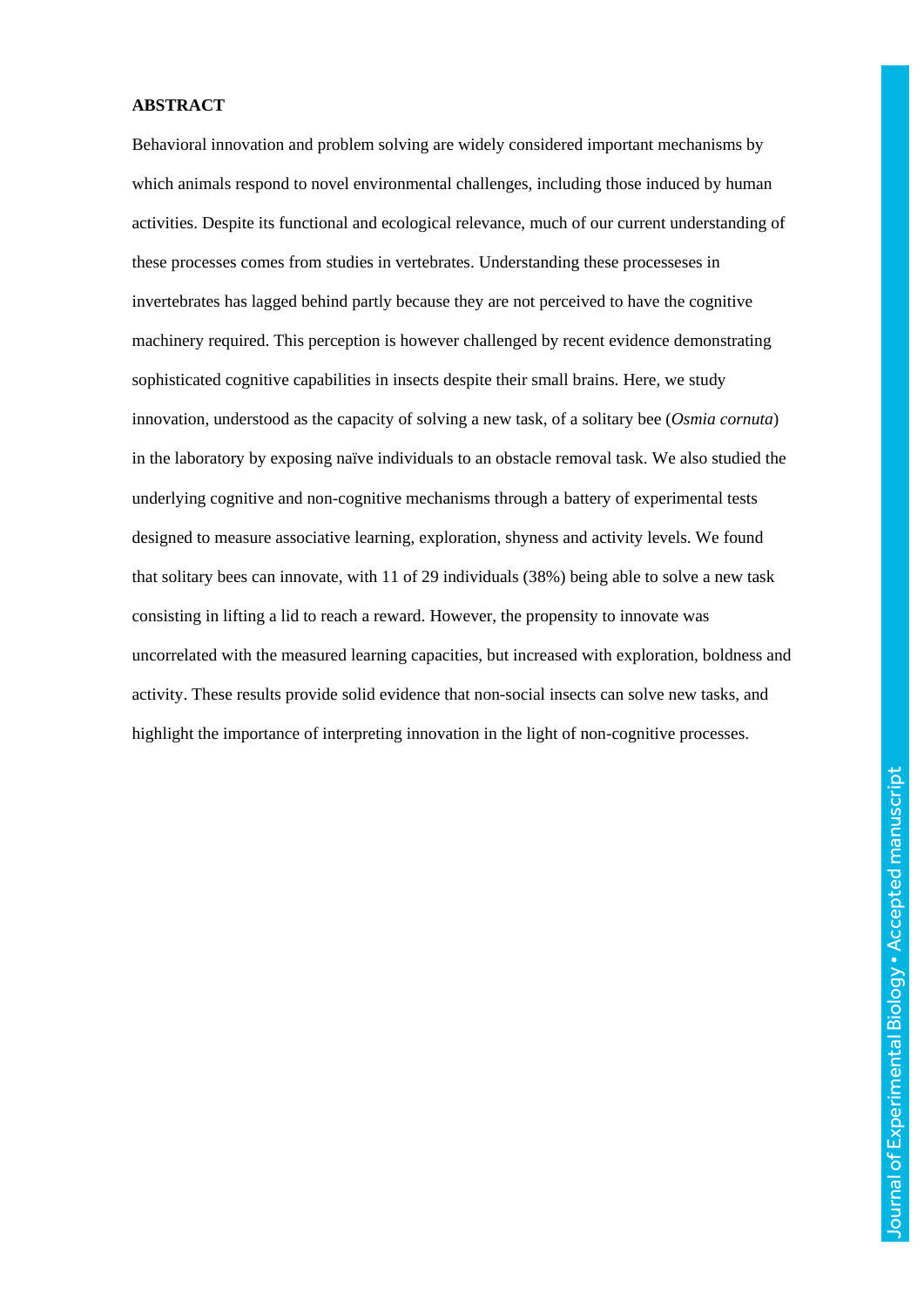#### **INTRODUCTION**

Animals exhibit an extraordinary wide repertoire of behaviors. Bees, for example, have developed a broad repertoire of sophisticated behaviors that facilitate foraging, nesting, navigation, and communication (Roulston & Goodell, 2011; Loukola et al., 2017). Although the ecological and evolutionary importance of behavior is widely recognised, our current understanding of how new behaviors emerge is insufficiently understood. Some simple behaviors have a clear genetic basis, and hence may have been acquired through mutation and natural selection. Studies in *Drosophila* show, for example, that a mutation in a single neuropeptide caused several abnormalities on their behavioral circadian rhythms (i.e. biological clocks, Renn et al. 1999). However, the accumulation of mutations seems insufficient to understand the emergence of new behaviors. Rather, the emergence of novel behaviors from more simple cognitive processes require the processing of new knowledge by means of experience to guide decision-making (Dukas, 2008). The emergence of new learnt behaviors is a process known as behavioral innovation (Ramsey et al. 2007, Lefebvre et al. 2004, Reader et al. 2003, Sol 2003).

The concept of innovation has attracted considerable interest of researchers for its broad implications for ecology and evolution (Ramsey et al. 2007; Lefebvre et al. 2004; Reader, 2003; Sol, 2003). Innovating designates the possibility of constructing plastic behavioral responses to novel ecological challenges, thereby potentially enhancing the fitness of the individual animals when exposed to unusual or novel situations. For instance, evidence is accumulating that innovation abilities enhances the success of animals when introduced to novel environments (Sol et al. 2005). By changing the relationship of individuals with the environment, innovative behaviors also have a great potential to influence the evolutionary responses of the population to selective pressures (Lefebvre et al. 2004; Reader et al. 2016). Hence, in a context of global change, innovative behaviors are considered central to understand how animals will respond to rapid changes induced by human activities.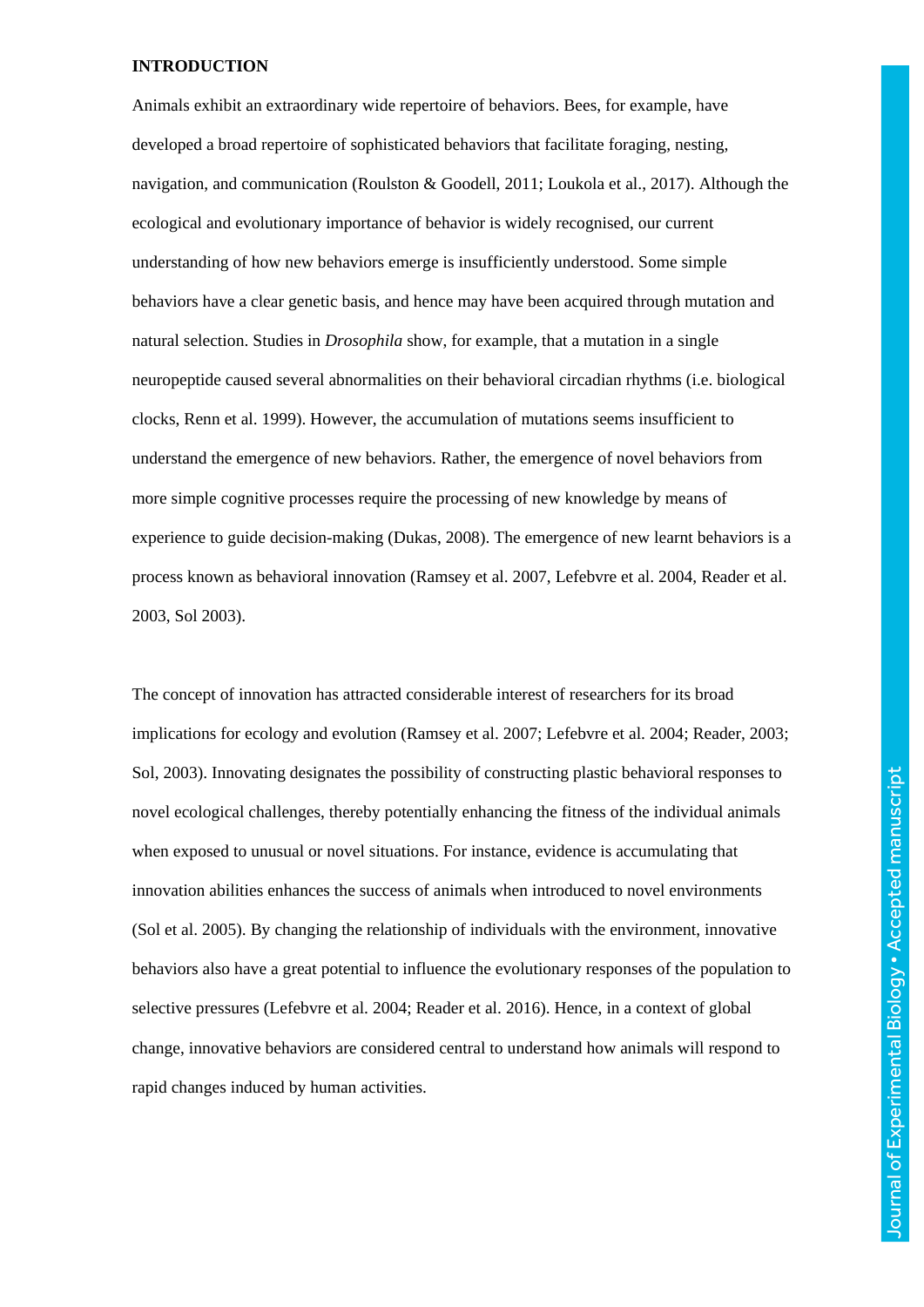While innovation is considered one of the main processes behind the emergence of novel behaviors in vertebrates (Reader, 2003; Ramsey et al. 2007), the relevance of innovation is currently insufficiently understood in insects. The traditional notion holds that insect behavior tends to be relatively inflexible and stereotypical, despite insect behaviour being studied from a long time ago (Maeterlinck, 1901). This perception partially arises from their small brains and less number of neurons than more studied taxa like mammals or birds (Dukas, 2008). Such a belief is however changing as evidence accumulates of unsuspected sophisticated capabilities beyond the most simple associative learning that transcend basic forms of cognition (Avargues-Weber et al., 2012), including rule learning (Gil et al. 2007), numerosity (Howard et al., 2018; Howard et al., 2019)

, Dacke & Srinivasan, 2008), cultural transmission (Alem et al., 2016) or exploratory learning (Menzel & Giurfa, 2001; Degen et al. 2016). Even adaptations to global change have been observed recently, such as solitary bees cutting plastic bags instead of leaves to build their nests (Allasino et al., 2019). The fact that insects exhibit sophisticated responses to new situations suggests that this new behaviors may also be commonly acquired through the process of innovation.

Here, we address the critical questions of whether insects are capable of innovate and how they achieve it. For example, innovation may be a result of trial and error, rather than a more complex cognitive process. To that end, we used a solitary common bee —*Osmia cornuta* (Megachilidae)— as a model system to address these questions. While our current understanding of cognition in solitary bees is limited in comparison to that of eusocial species (e.g. Chittka & Thompson, 2009), solitary bees are also easy to rear and manipulate in captivity (Jin et *al.* 2015). An advantage of solitary bees is that they can be tested individually for innovative propensity without having to consider the pitfall of separating individuals from the social group. Importantly, solitary bees compose most of the bee fauna and are suffering worldwide population declines associated with rapid human-induced environmental changes (Goulson et al. 2015), posing at risk the essential pollination services that they provide for cultivated crops and wild plants (Ollerton, J, Tarrant, S & Winfree, R 2011). Thus, there is an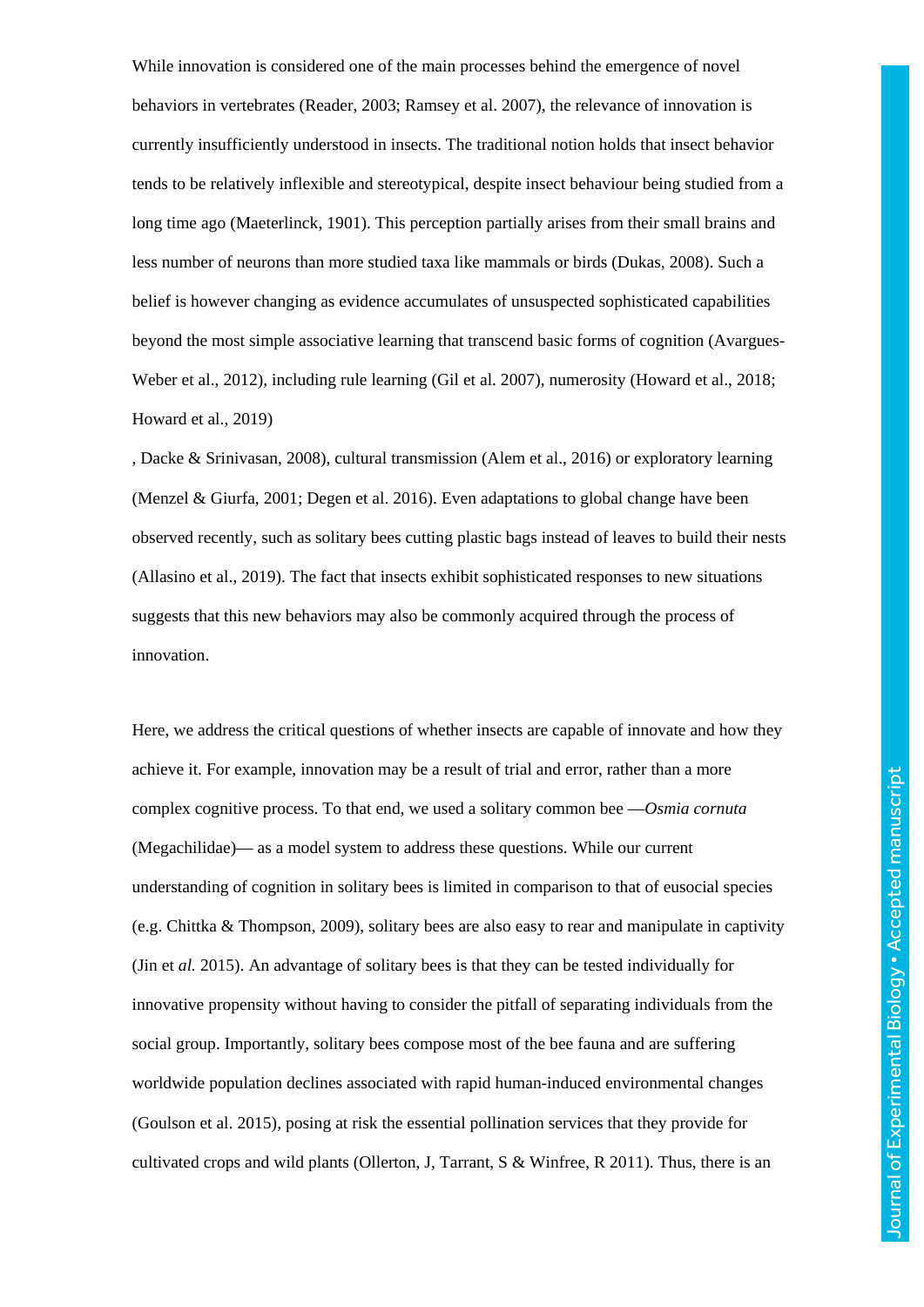urgent need to assess whether and how they are capable of innovate to cope with new environmental challenges.

The capacity to innovate is difficult to measure directly (Lefebvre et al. 2004), but one widely adopted approach is the use of problem-solving experiments motivated by a food reward (Bouchard et al. 2007, Griffin et al. 2014). In our experiments, we exposed naïve *O. cornuta* bees to a novel task consisting in lifting a lid to reach a food reward, an assay that mimics the encounter of a new complex flower. Whether or not individuals solve the task and the latency in doing so can be used as measures of innovation performance (Sol et al. 2011). Because some bees were capable to innovate, we investigated the underlying mechanisms. We first explored whether the propensity to innovate reflects a domain-general ability to learn. Hence, we related our measures of innovation performance to measures of performance in a simple associative learning test. Next, we tested the effect of a number of emotional and state-dependent intrinsic features that are suspected to either facilitate or inhibit innovation (Reader et al. 2003, Houston & McNamara, 1999; Sol et al. 2012), including exploration, shyness and activity levels. We finally considered whether problem-solving ability might be explained by sex, an additional intrinsic parameter (Houston & McNamara 1999). In *O. cornuta*, females are more involved in parental activities (e.g. are in charge of all nest provisioning activities) and are typically larger than males (Bosch, 1994). These fundamental differences in the biology and ecology between sexes are expected to affect how they deal with novel challenges, potentially affecting their problem-solving ability.

## **MATERIAL AND METHODS**

#### **Study subjects**

*Osmia cornuta* cocoons were bought from the company WAB-Mauerbienenzucht (Konstanz, Deutschland) and kept cold at 4Cº. Before and during the experiments, cocoons were put in 15 ml falcon tubes in a pitch black environment and kept in an incubator at 26ºC for 24-48 hours until the emergence of offspring. In total, 101 females and 42 males were born, and used in the experiments. In order to force bees to walk instead of fly, we anesthetized them with a cold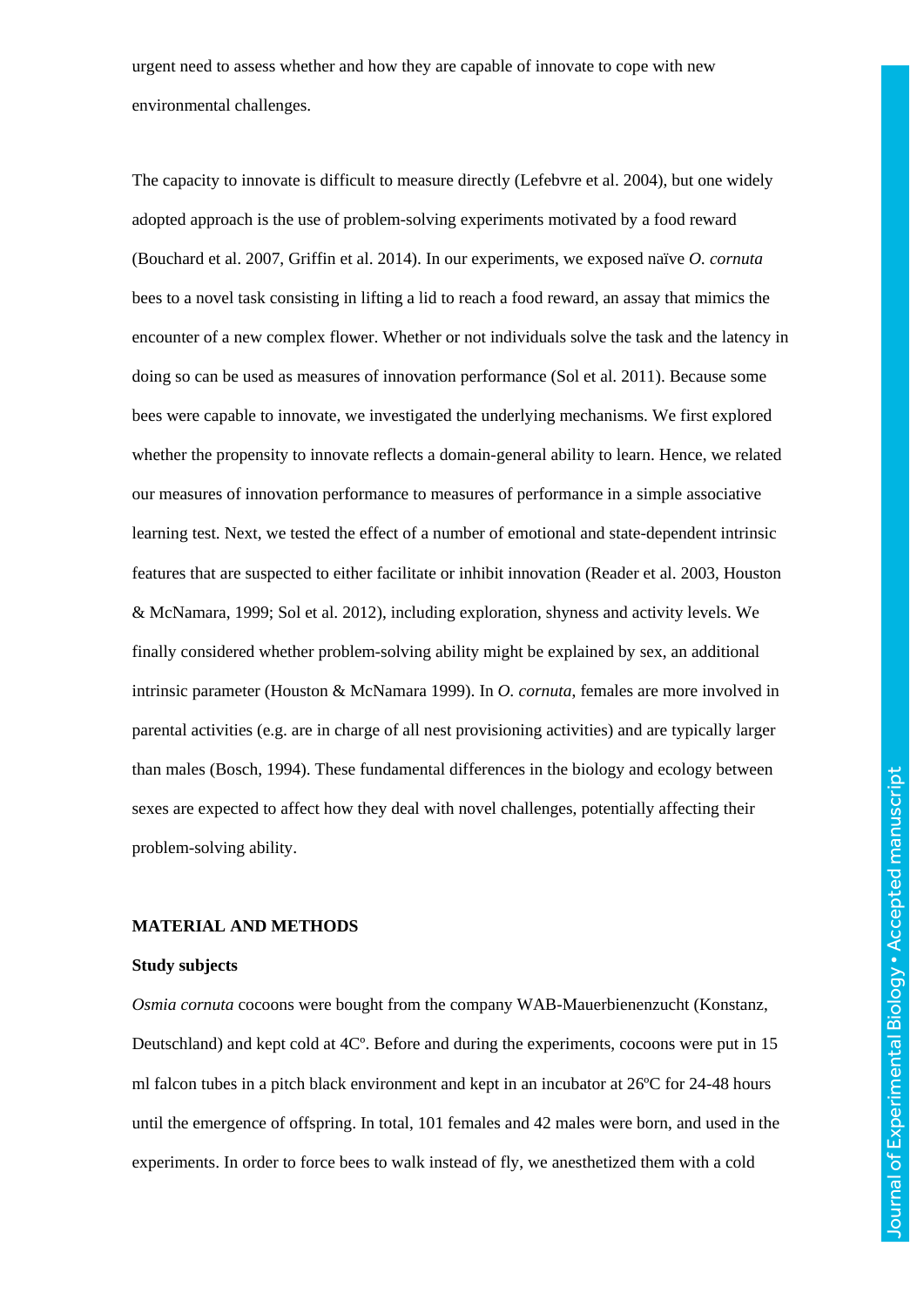shock treatment and cut their right wings (Jin et al., 2014; Crook, 2013). Walking bees have been used in behavioural essays before showing consistent responses (Jin et al., 2014).

### **Experimental device**

We conducted the experiments in a controlled environment laboratory at the Institut für Biologie–Neurobiologie (Freire Universität Berlin) from February to April 2017. Behavioral assays were conducted in a composed experimental device with two parts, the "arena" (Figure 1a) and the "dome" (Figure 1b). The arena was a  $30 \times 30 \times 10$  cm empty methacrylate rectangular prism with no roof, containing a grey cardboard as floor and sustained over a wood structure. The dome was a dark brown upside-down plastic flowerpot, illuminated homogeneously with attached LED lamps. The dome covered the arena to create a controlled environment for the experiments. We attached different geometrical figure patterns in the inside walls to facilitate the orientation of the bees during the tests (Jin et *al.* 2014). The dome had a hole in the roof to attach a video camera to record the tests. Citral odour was perfused evenly and restored regularly, as it is known to stimulate bumblebees, and probably other bees, during foraging (Lunau, 1991; Shearer & Boch, 1966).

#### **Experimental protocol**

Along 3 days, each individual passed a sequence of 5 behavioral assays (Fig.1 c, d, e, f) of 15 minutes each designed to measure five different behaviors: exploration, shyness, activity, learning and innovation (see Table 1). We waited four hours between trials if the next trial was done the same day and around 16 if the next trial needed to be done the next day (Figure 1 c, d, e, f). First of all, we defined innovation as the ability to solve a problem in a new situation, i.e. lifting a cardboard cue in a new environment. Because the mechanisms behind innovation are complex and we do not know what may be driving innovation, we controlled for related behaviors within and in independent tests. Activity, measured as the proportion of time in movement, not resting, was measured for every trial. Individuals did not show any correlation in their activity levels along the trials (Figure S1) and therefore, we did not estimate a single average activity value for each individual. Activity levels did not decrease along the trials (Linear model Activity  $\sim$  Trial, Estimate  $\pm$  SE = 0.003  $\pm$  0.008, p = 0.718). Note that not every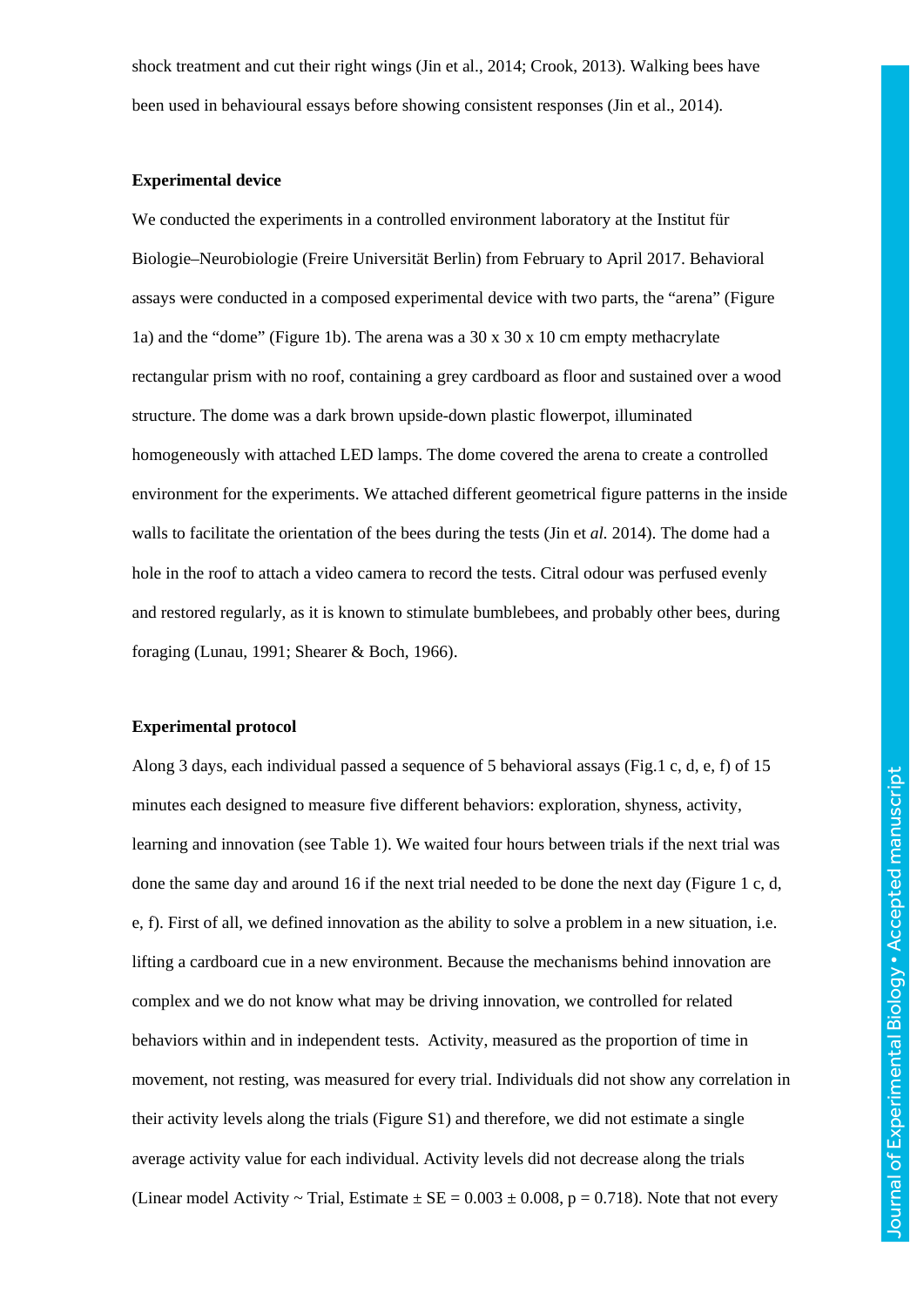bee survived to perform all the assays; only 45% of the individuals that started the experiment reached the final assay. Although individuals were not fed during the experimental process other than during the trials, the lack of correlation between the number of feeding events and activity rates during the leaning test (Pearson correlation = -0.09) or the innovation test (Pearson correlation  $= -0.01$ ) suggests that this high mortality is not attributable to starving.

The first assay aimed at measuring exploration and shyness. Note that this tests represent snapshots of the bee behaviour, and as such should be interpreted as transcient behaviours for which we don't know its stability in time. The arena included four colored cardboard cues (2 blue and 2 yellow, Figure 1C). The bee was placed in a little cardboard refuge and was kept inside for 5 minutes to allow habituation. Next, the refuge was opened and the individual was allowed to explore the arena. To quantify exploration, we recorded whether the bee touched all the cardboards during the assay and the time it took to do so. Shyness was measured as the initial time spent inside the refuge (Table 1). Re-entering the refuge was originally thought to be a descriptor of shyness, however the analysis of the videos showed that bees did not re-enter the refuge to stay inside and hide, but rather did it as part of their arena exploration

The second and third assays were the associative learning assays, where we trained bees to associate a color with a reward (Figure 1d). The individuals started all tests inside a black opaque box cover that was lifted at the start of the experiment. We displayed two cardboards cues with sprues on it, one rewarded with 50% sucrose solution and the other empty. Blue and yellow cardboards are well discriminated by bees (Vorobyev et al. 1999; Hempel de Ibarra et al. 2014). Hence, the reward for each individual was randomly assigned to one of this two colors for both trials and we let the individuals explore the sprues and eat *ad libitum* during 15 minutes. The position (left or right) of the reward was randomly assigned for each individual in each trial.

In the fourth assay, the learning test, we tested if individuals had learned to associate colors with rewards as trained. The test consisted of both cues displayed as in the second and third assays, but this time with both sprues empty (Figure 1e). We measured if the individuals approached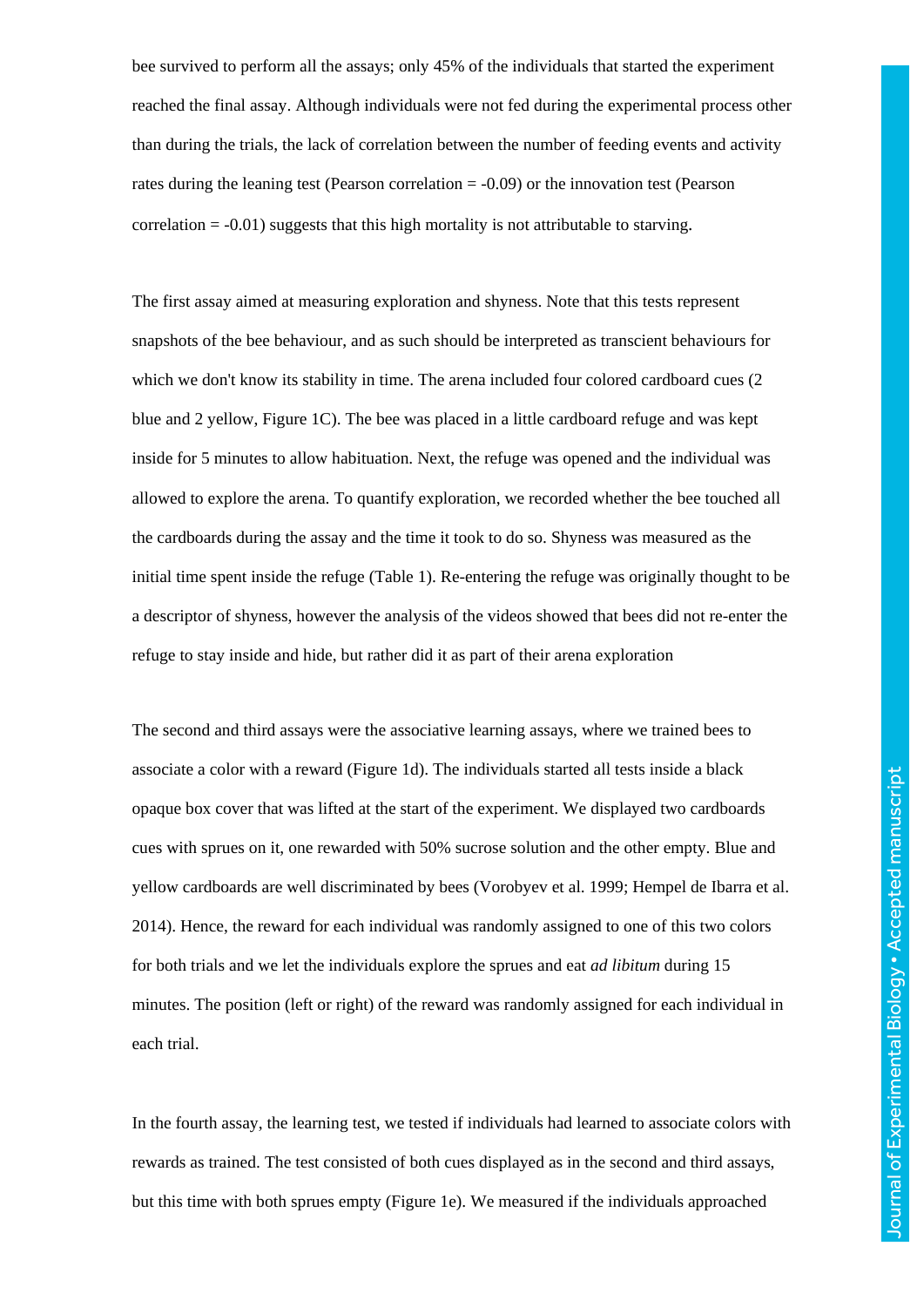the formerly rewarded colored cue and quantified the time spent until checking the right feeder. Otherwise, if the bee checked first the wrong feeder, we considered this as failure in the learning test. To ensure that bees had learned to associate color and reward, we switched the color of the rewarded sprue between the two learning assays in 36 randomly selected individuals (control group, hereafter). While more sophisticated general learning abilities could not be measured, associative learning is a widespread elemental skill in insects which can be easily measured and serves as a first order test for the importance of simple learning processes.

In the final assay, we measured the propensity for innovation by using the same colored cue and reward combination as in assays 2 and 3, but this time the sprue containing the reward was covered with a cardboard lid (Figure 1f). Bees had thus to innovate -i.e. lift the cardboard- to reach the reward. Innovation propensity was measured in terms of innovation success and latency to innovate (Table 1). Control bees used in the learning assays were not tested for innovation.

### **Data analysis**

We modelled problem solving performance in the innovation assay as a function of associative learning, shyness, exploration and activity (see Table 1 for definitions). We first modelled the success or failure in solving the task using a Bayesian generalized linear model with a Bernoulli family and a logit link (Package *brms*; Bürkner, 2017). Second, to model the latency to solve the task, we instead used survival analyses based on cox proportional hazards regressions for continuous predictors (Cox, 2018, Table 2). Survival analysis allow us to account for censored data, as some individuals did not passed the test within the stipulated time frame. Hence, for individuals not solving a particular task (e.g. exploration or learning), we assigned to them a maximum latency of 15 minutes and consider them censored individuals.

In order to avoid model over-parametrization, we used only the quantitative proxies of shyness, exploration and learning (i.e. latencies; Table 1). However, note that latency to learn and learning success are related one to each other, as bees not passing the test where assigned a max.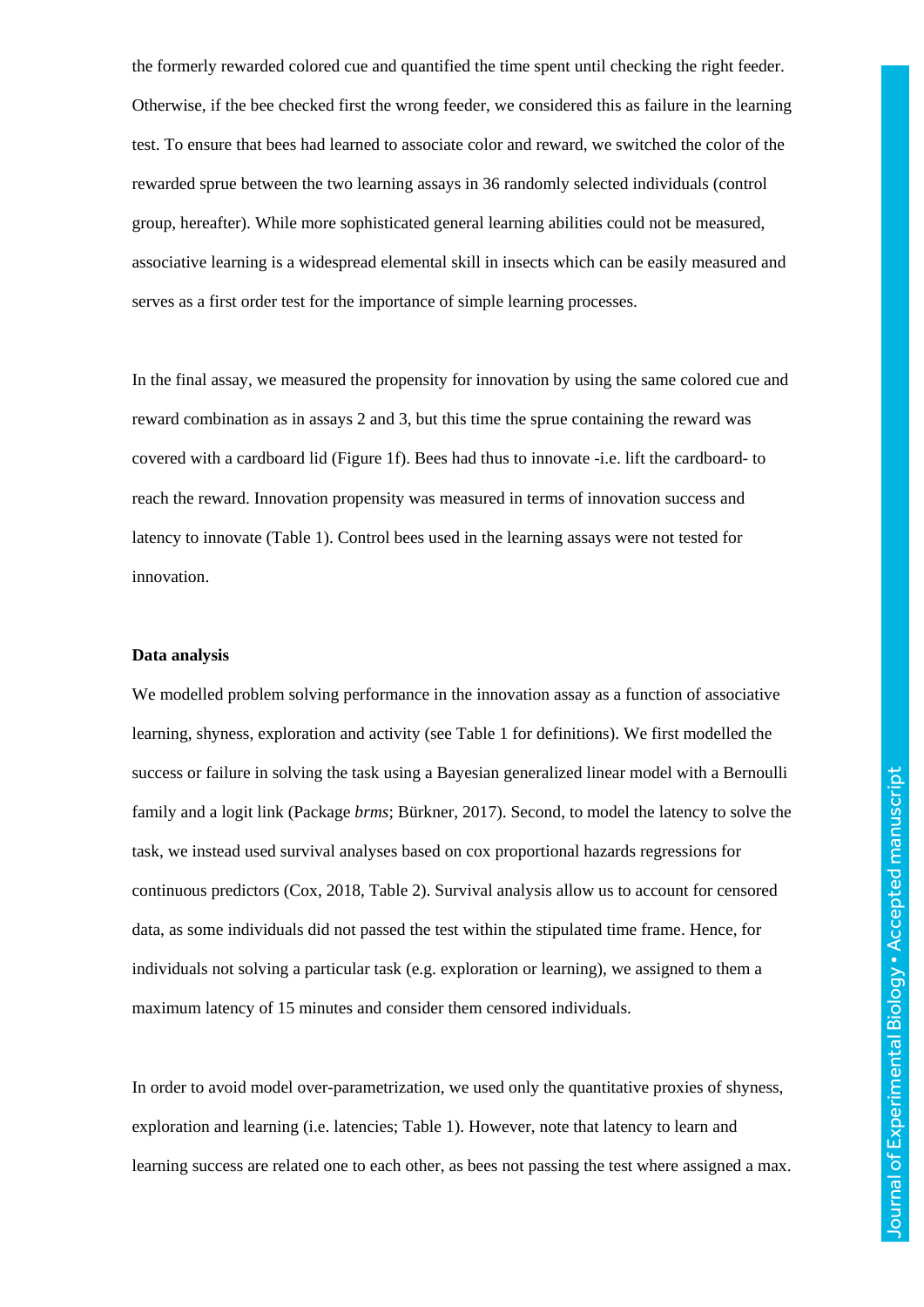latency of 15 minutes and most successful bees solved the test in < 2 minutes. This creates a bimodal distribution which reflects learning success. Using learning success instead do not change the our conclusions. In addition, as activity levels were variable across trials (Figure S1), we only included activity levels during the test evaluated. Sex was not added as co-variable because of the limited sample size and skewed proportion of females (6 males, 23 females). Finally, learning success and latency were modelled in a similar way as innovation, that is, as a function of shyness, exploration, activity during the learning test, but this time including sex (9 males, 34 females).

In summary, for innovation we built multivariate models with latency to exit the refuge (i.e. shyness), latency to explore the full arena (i.e. exploration), latency to perform the associative learning test (i.e learning) and activity as predictors. For learning, we built multivariate models with latency to exit the refuge (i.e. shyness), latency to explore the full arena (i.e. exploration), activity and sex.

#### **RESULTS**

Our experiments showed that *Osmia cornuta* bees were able to innovate. Eleven out of the 29 bees we tested for innovation solved the novel task, lifting the lid to reach the reward within the 15 minutes of the assay. Detailed observations show that 10 out the 29 individuals innovating did so by using the mandibles or the head, and after some seconds exploring the lid, while only one individuals open it accidentally while walking straight forward and found the reward below. *Osmia cornuta* bees were also able to learn, with 63% of individuals succeeding in the learning test (n = 48, chi-squared = 3, df = 1, p-value = 0.08) while control bees had a success rate closer to that expected by random ( $n = 36, 52\%$  success, chi-squared  $= 0.11$ , df  $= 1$ , p  $= 0.74$ ). Males tended to learn better than females, showing slightly higher success rates (Table 2c) and learning faster (Table 2d). However, latency to innovate showed no relationship with associative learning (Table 2b, Figure 2b).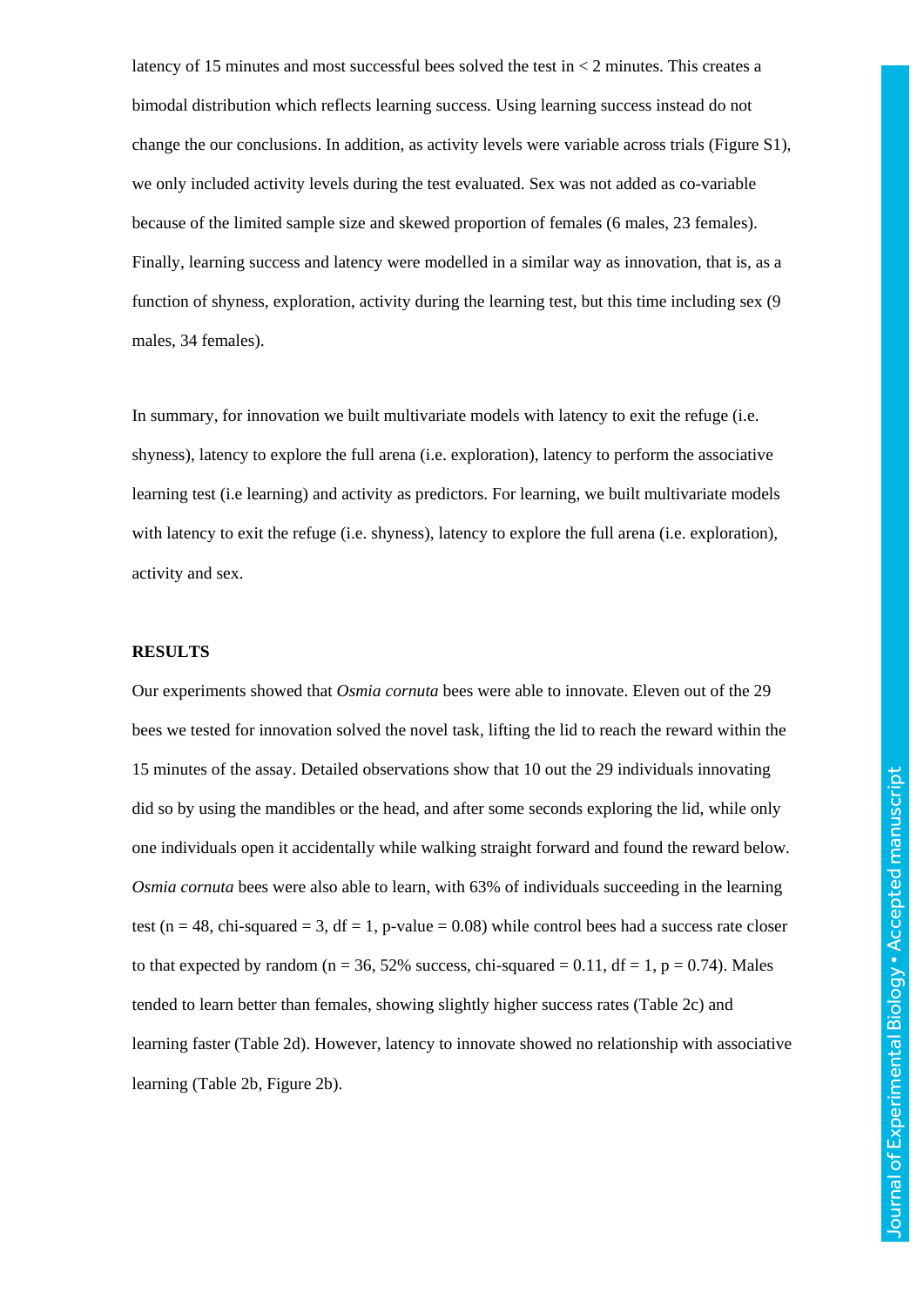Instead, innovation success and latency were better explained by individual differences in shyness, exploration and activity (Figure 2, Table 2). First, shier individuals were worst innovators. The probability of innovating dropped from 0.80 for bees that spent 2 seconds inside the refuge to 0.01 for bees that did not leave the refuge in the first assay (Table 2a, Figure 2a). Shier individuals were also slower at solving the innovation test (Table 2b). In fact, from all bees that did not leave the refuge in the first test (our proxy of shyness) and reached the innovation test, none of them passed the innovation test in subsequent assays.

Second, slower explorers were also better at the innovation test. Bees that spent more time solving the exploration test had more chances to succeed in the innovation test (Table 2a, Figure 2c). These individuals also solved the innovation test faster (Table 2b). Finally, active bees during the innovation test had better chances of solving the innovation test (Table 2a, Figure 2d), as evidenced by a positive correlation between the velocity at solving the test and the proportion of time active during the test (Table 2b). Unlike innovation, learning was not affected by shyness, exploration or activity (Table 2b, c; Figure 3).

### **DISCUSSION**

Innovation-like behaviors have been previously observed in wild solitary bees. These include the use of new materials for nesting (Allasino et al. 2019) and anecdotal examples of bees nesting in new places, such as cardboard, wooden blocks (Bosch & Kemp, 2001) or Styrofoam blocks (MacIvor & Moore, 2013). However, innovation in the context of problem solving had never been demonstrated before in controlled laboratory experiments with solitary bees. Here, we show that 38% of the tested individuals were able to lift the lid, and this was mainly achieved by using their mandibles or head, and not by accidentally walking around the spur.

Although innovation is generally believed to be a dimension of domain-general cognition (Lefebvre et al. 2004), we did not find evidence that individuals that were better at associative learning solved the innovation task faster. The failure to relate innovation and associative learning does not simply reflect that we studied associative learning over shorter training periods as success in the learning test was comparable to those found in previous similar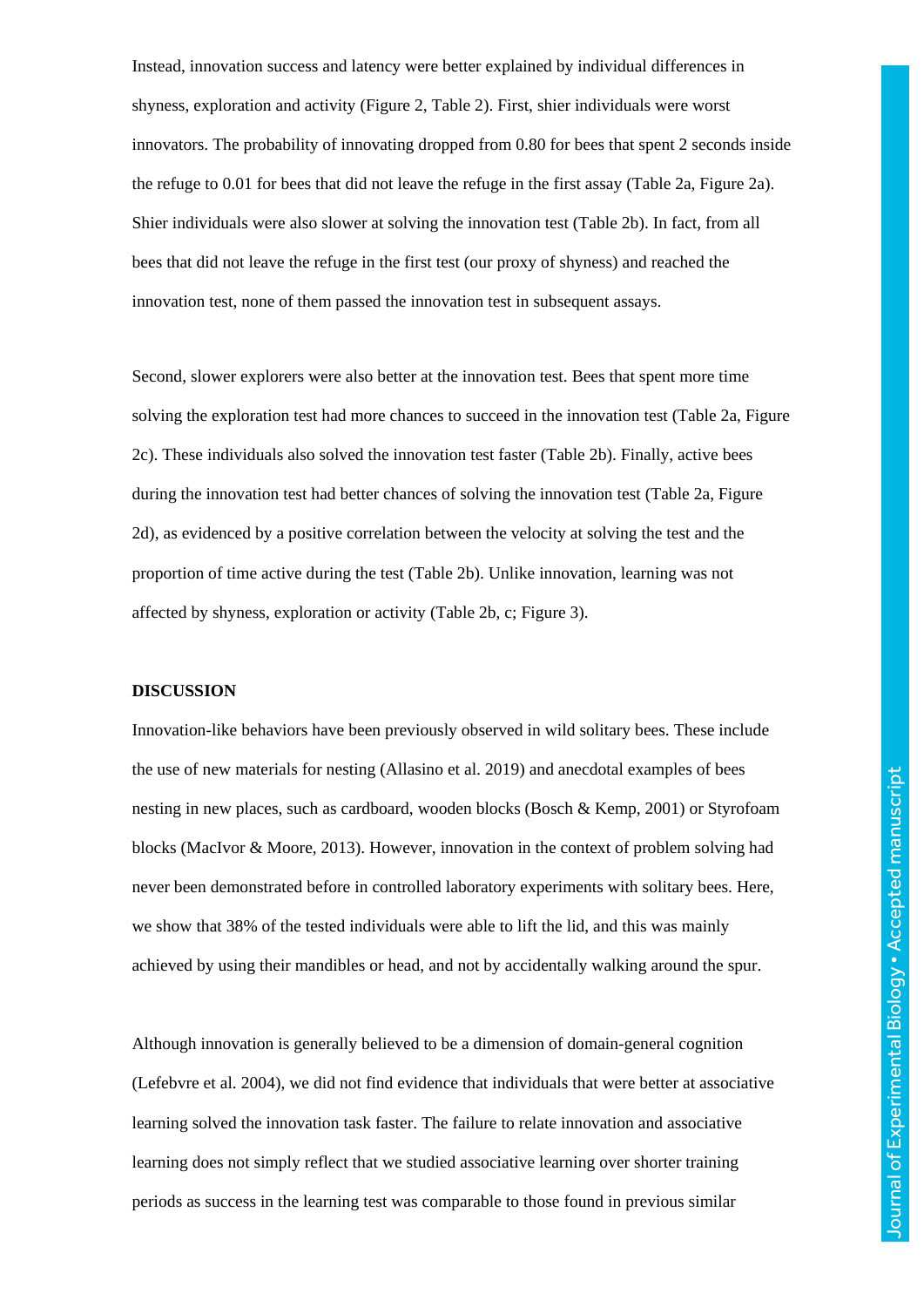experiments using more training days (e.g. Jin et al. 2014: Jin et al. 2015). However, associative learning is a simple elemental skill available to most animal species, even with the simplest nervous systems (Zhang et al., 2005), and maybe more sophisticated general learning abilities (Bouchard et al., 2007) show a different connection with innovation capacity.

In any case, a more likely explanation is that other factors are more relevant to innovate and can have masked the effect of associative learning. Indeed, we found consistent differences between fast and slow innovators in their tendency to approach and explore the experimental apparatus. Specifically, individuals that were able to lift the lid to access the food reward tended to be bolder and to explore slower than those that failed to solve the task. As suggested for other taxa, there may be a trade-off between exploration speed and accuracy which can translate into how information is processed. For example, in great tits (*Parus major*), fast explorers return more quickly to previously experienced foraging patches whereas slow explorers prefer to seek new information or update old information close to the feeders (Matthysen et al. 2010). Boldness and exploration have been previously identified as important determinants of innovation propensity in vertebrates and highlight that innovation propensity may largely reflect particular motivational states or emotional responses of individuals to novel situations rather than cognitive differences (Sol et al. 2013). To which degree our measured single values of boldness and exploration are stable in time or more transient behaviours remains to be tested. In line with this conclusion, successful innovators also exhibited higher activity levels. Activity may reflect motivation to feed, which in other animals has been found to be a major determinant of innovation propensity (e.g. Sol et al. 2013). However, it may also increase the chances to solve the task accidentally by trial and error. However, closed environmental spaces can also be stressful and what we defined as "fast exploring" can be a by-product of stereotyped stress behaviors. In any case, we found large variation in how bees approach and/or solve the task, meaning that there are likely individual differences in tasks solving.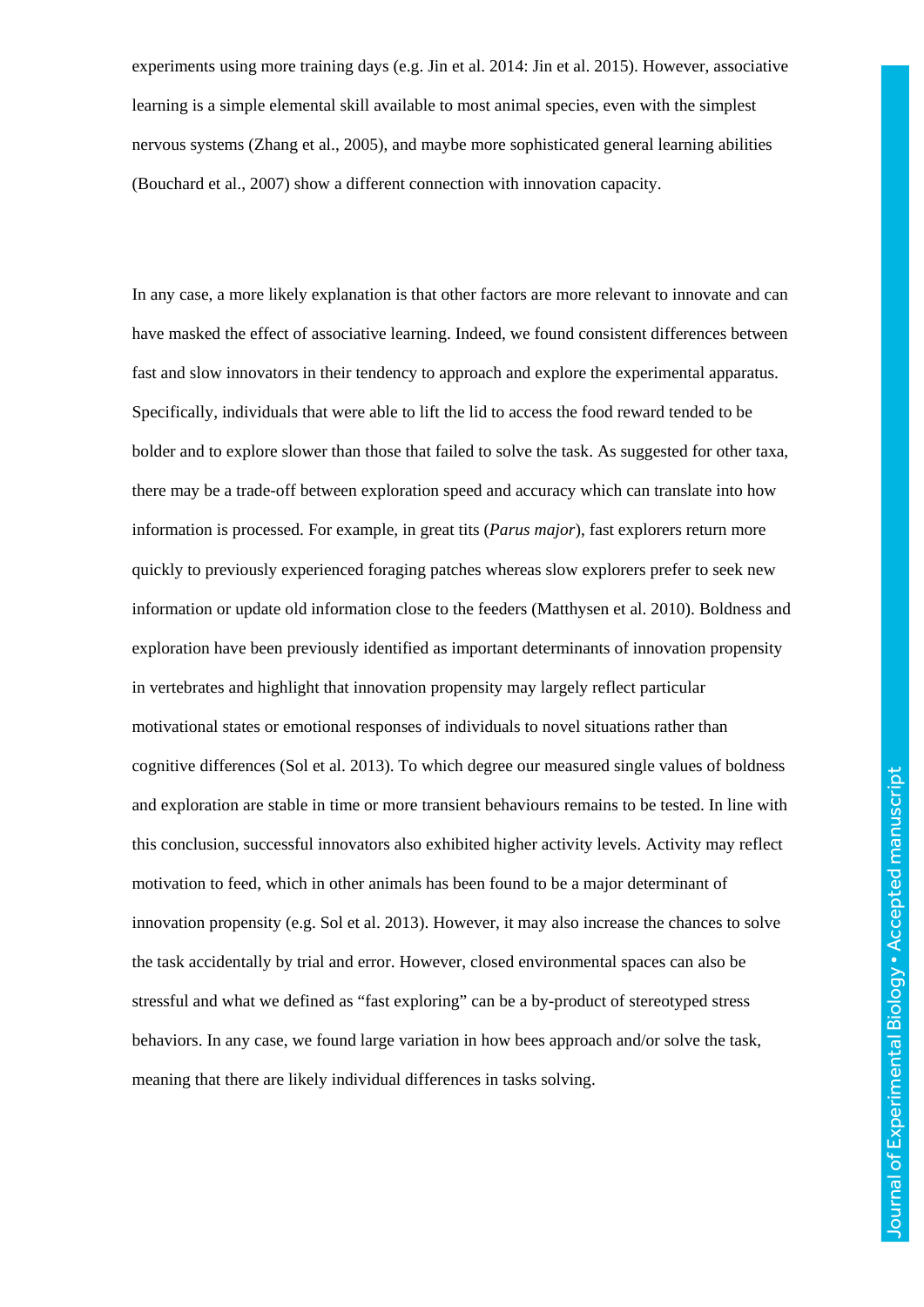The lack of support for the importance of associative learning does not mean that innovation does not require learning. Learning is not only necessary to fix the new behavior in the individual repertoire (Ramsey et al. 2007, Lefebvre et al. 2004, Reader et al. 2003, Sol 2003), but it is also important to solve the task itself. Indeed, we found that bees that succeeded in the innovation test went directly towards the lid covering the reward, probably reflecting that they had learnt the rewarding color during training assays. In our assays, several individuals tested were able to associate colors and rewards — after only two training trials— regardless of their differences in shyness, exploration and activity. Thus, the lack of effect of learning ability on innovation might reflect that most individuals were similarly proficient in associative learning. Testing other more sophisticated learning domains would be important to advance in this direction.

Learning is widely-held to have important advantages in the wild. In bees, learning is critically important for vital tasks such as foraging, identification of high quality foraging sites, finding the right mixtures of nectar and pollen, and navigating back to the nest for brood provisioning (Roulston & Goodell, 2011; Minckley et al. 2013). Surprisingly, we found intriguing sexrelated differences in learning. Males showed a tendency to perform better in the associative learning test than females. This is unexpected because females have to deal with more tasks during their lifetime, including foraging and nest provisioning, and may perhaps indicate that the cognitive demands for males to locate females are higher than suspected. On the other hand, it is known that males and females can vary in problem solving in other taxa (Hopper et al. 2014; Lucon-Xiccato et al. 2020).

Our results suggest that solitary bees can accommodate their behavior to novel context through innovative behaviors. In a context of global change, the ability to rapidly accommodate behavior to novel contexts seems highly relevant. In novel environments, bees must for instance solve how to forage on new plant species, which sometimes presents complex flowers with whom bees have not co-evolved (Bartomeus et al. 2010). Therefore, we should abandon the notion that insect behavior is inflexible and stereotypical, and better appreciate that insects can readily accommodate their behavior to changing conditions through innovation and learning.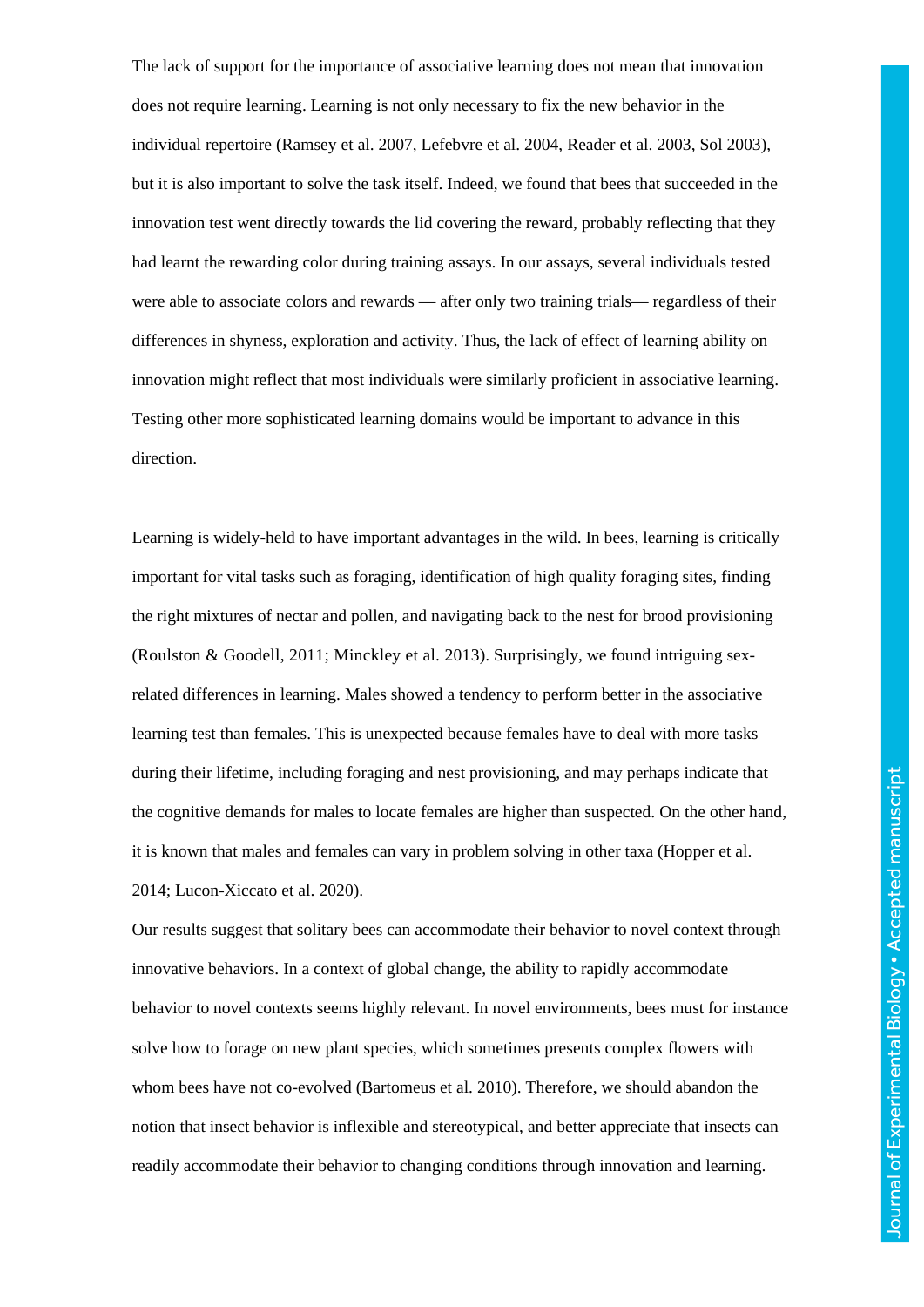# **AUTHORS' CONTRIBUTION**

MAC, IB and RM designed the experiment; MAC carried out the experimental process under RM supervision; MAC watched the recorded videos from the experiment and extracted the data and wrote the initial draft; MAC and IB did the data analysis with help from DS; All authors contributed to the final version of the article.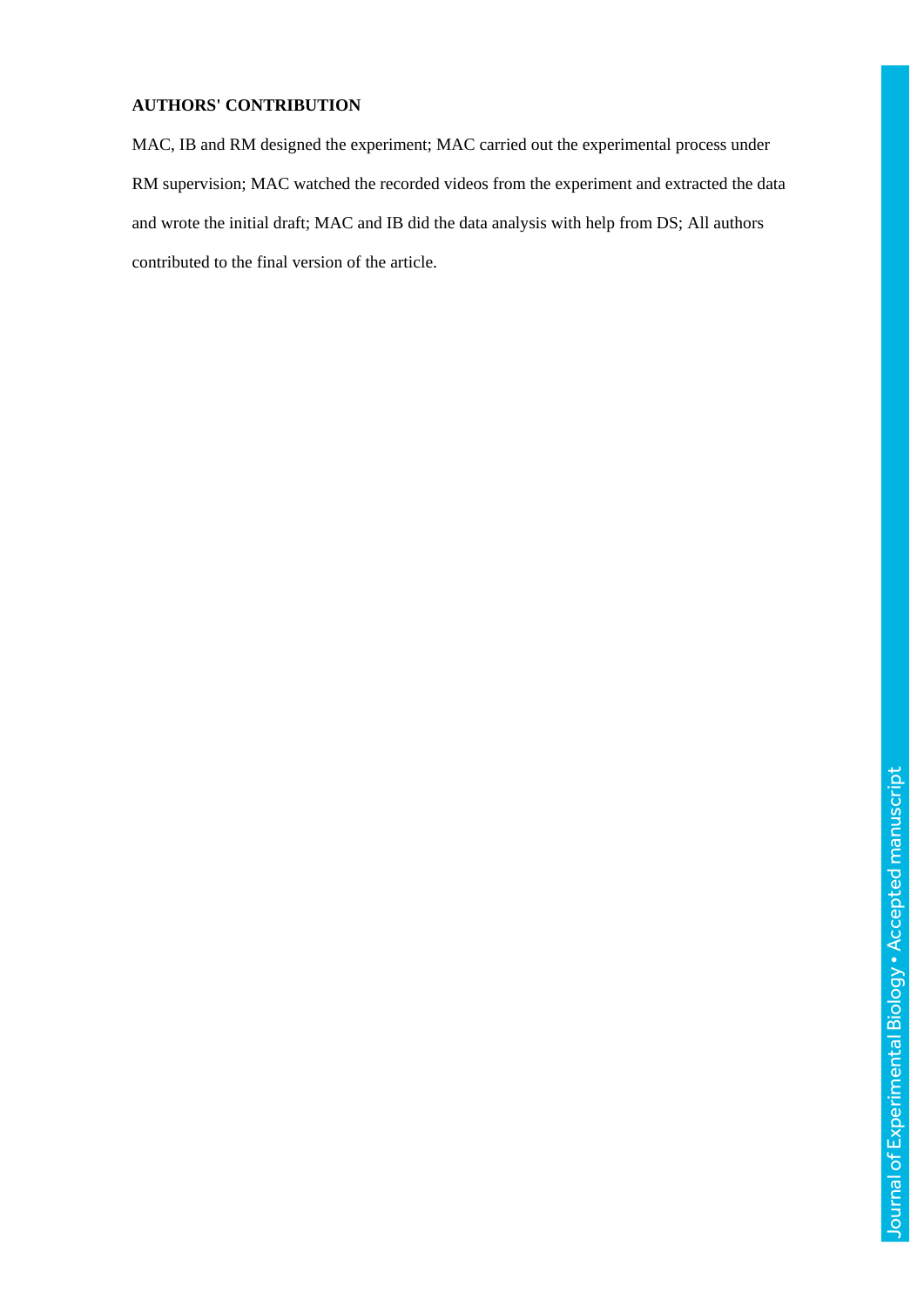#### **REFERENCES**

- Allasino ML, Marrero HJ, Dorado J, Torretta JP, 2019. Scientific note: first global report of a bee nest built only with plastic. Apidologie 50, 230–233.
- Avargues-Weber, A., Dyer, A. G., Combe, M., & Giurfa, M. (2012). Simultaneous mastering of two abstract concepts by the miniature brain of bees. *Proceedings of the National Academy of Sciences*, *109*(19), 7481–7486. https://doi.org/10.1073/pnas.1202576109
- Bartomeus I, Vilà M, Steffan-Dewenter I, 2010. Combined effects of Impatiens glandulifera invasion and landscape structure on native plant pollination. J. Ecol. 98, 440–450.
- Bosch J, 1994. Osmia cornuta Latr. (Hym., Megachilidae) as a potential pollinator in almond orchards. J. Appl. Entomol. 117, 151–157.
- Bosch J, Kemp W, 2001. How to Manage the Blue Orchard Bee As an Orchard Pollinator, Systematics.
- Bouchard J, Goodyer W, Lefebvre L, 2007. Social learning and innovation are positively correlated in pigeons (Columba livia). Anim. Cogn. 10, 259–266.
- Bürkner PC, 2017. brms: An R package for Bayesian multilevel models using Stan. J. Stat. Softw. 80.
- Chittka L, Thomson JD (Eds.), 2009. Cognitive Ecology of Pollination, Cognitive Ecology of Pollination. Cambridge University Press, Cambridge.
- Cox DR, Oakes D, 2018. Analysis of Survival Data. Routledge.
- Crook RJ, 2013. The welfare of invertebrate animals in research: Can science's next generation improve their lot? Postdoc J.
- Dacke M, Srinivasan M V., 2008. Evidence for counting in insects. Anim. Cogn. 11, 683–689.
- Degen J, Kirbach A, Reiter L, Lehmann K, Norton P, Storms M, Koblofsky M, Winter S, Georgieva PB, Nguyen H, Chamkhi H, Meyer H, Singh PK, Manz G, Greggers U, Menzel R, 2016. Honeybees Learn Landscape Features during Exploratory Orientation Flights. Curr. Biol. 26, 2800–2804.
- Dukas R, 2008. Evolutionary Biology of Insect Learning. Annu. Rev. Entomol. 53, 145–160.
- Gil M, De Marco RJ, Menzel R, 2007. Learning reward expectations in honeybees. Learn. & amp; Mem. 14, 491–496.
- Giurfa M, 2007. Behavioral and neural analysis of associative learning in the honeybee: A taste from the magic well. J. Comp. Physiol. A Neuroethol. Sensory, Neural, Behav. Physiol. 193, 801–824.
- Giurfa M, Núñez J, 1989. Colour signals and choice behaviour of the honeybee (Apis mellifera ligustica). J. Insect Physiol. 35, 907–910.
- Goulson D, Nicholls E, Botías C, Rotheray EL, 2015. Bee declines driven by combined Stress from parasites, pesticides, and lack of flowers. Science (80-. ). 347, 1255957–1255957.
- Griffin AS, Diquelou M, Perea M, 2014. Innovative problem solving in birds: a key role of motor diversity. Anim. Behav. 92, 221–227.
- Hempel de Ibarra N, Vorobyev M, Menzel R, 2014. Mechanisms, functions and ecology of colour vision in the honeybee. J. Comp. Physiol. A Neuroethol. Sensory, Neural, Behav. Physiol. 200, 411–433.
- Houston AI, McNamara JM. Models of adaptive behaviour: an approach based on state. Cambridge University Press; 1999 Aug 19.
- Howard, S. R., Avarguès-Weber, A., Garcia, J. E., Greentree, A. D., & Dyer, A. G. (2018). Numerical ordering of zero in honey bees. *Science*, *360*(6393), 1124–1126. https://doi.org/10.1126/science.aar4975
- Howard, S. R., Avarguès-Weber, A., Garcia, J. E., Greentree, A. D., & Dyer, A. G. (2019). Numerical cognition in honeybees enables addition and subtraction. *Science Advances*, *5*(2), eaav0961. https://doi.org/10.1126/sciadv.aav0961
- Jin N, Klein S, Leimig F, Bischoff G, Menzel R, 2015. The neonicotinoid clothianidin interferes with navigation of the solitary bee Osmia cornuta in a laboratory test. J. Exp. Biol. 218, 2821–2825.
- Jin N, Landgraf T, Klein S, Menzel R, 2014. Walking bumblebees memorize panorama and local cues in a laboratory test of navigation. Anim. Behav. 97, 13–23.
- Lefebvre L, Reader SM, Sol D, 2004. Brains, innovations and evolution in birds and primates. Brain. Behav. Evol. 63, 233–246.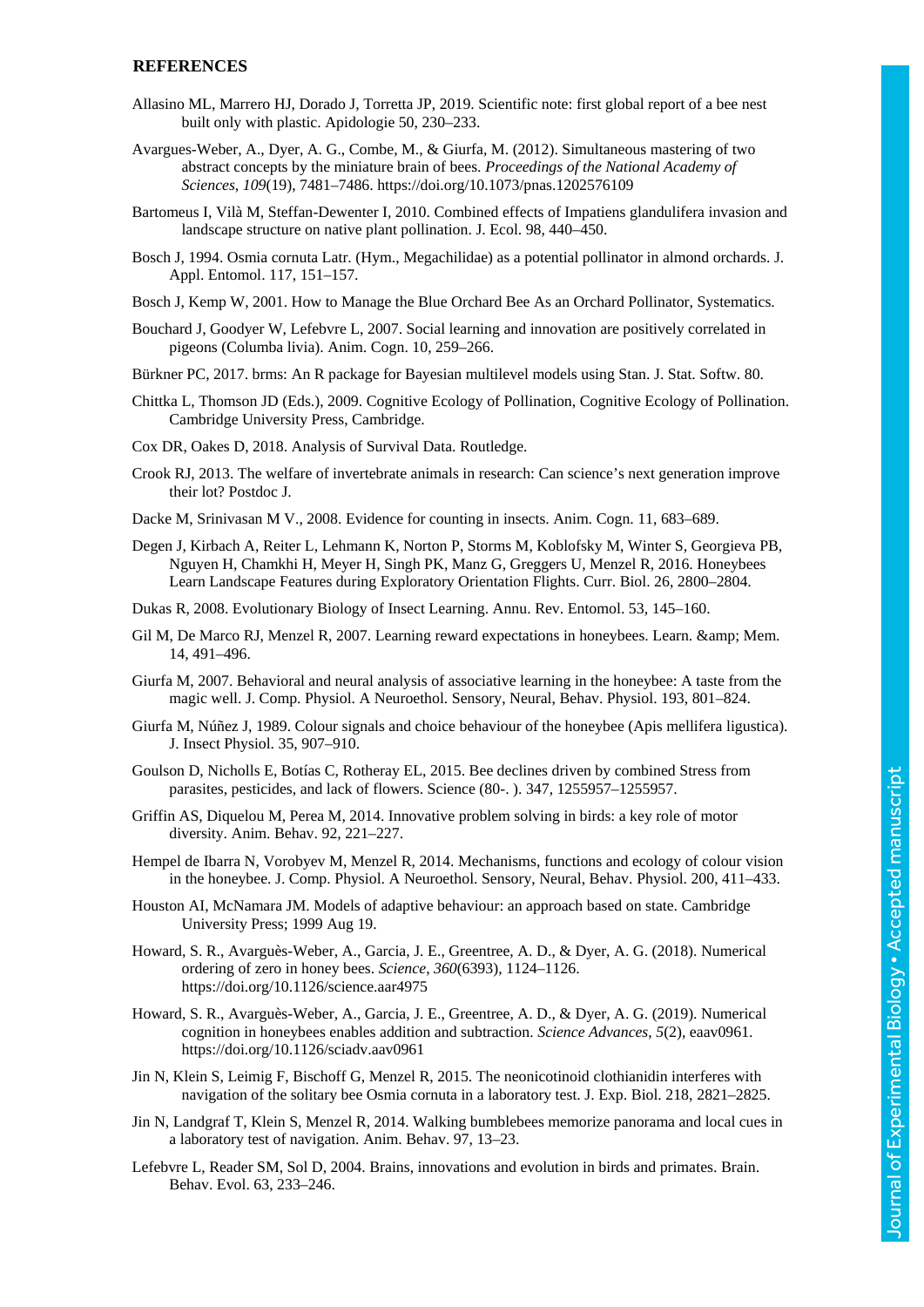Journal of Experimental Biology . Accepted manuscript Journal of Experimental Biology • Accepted manuscript

- Lefevre L, Whittle P, Lascaris E, Finkelstein A, 1997. Feeding innovations and forebrain size in birds. Anim. Behav. 53, 549–560.
- Loukola, O. J., Perry, C. J., Coscos, L., & Chittka, L. (2017). Bumblebees show cognitive flexibility by improving on an observed complex behavior. *Science*, *355*(6327), 833–836. https://doi.org/10.1126/science.aag2360
- Lunau K, 1991. Innate Flower Recognition in Bumblebees (Bombus terrestris, B. lucorum; Apidae): Optical Signals from Stamens as Landing Reaction Releasers. Ethology 88, 203–214.
- MacIvor JS, Moore AE, 2013. Bees collect polyurethane and polyethylene plastics as novel nest materials. Ecosphere 4, art155.
- Maeterlinck M, 1901. La vie des abeilles., La vie des abeilles. Archipoche.
- Matthysen E, Van Overveld T, Van de Casteele T, Adriaensen F, 2010. Family movements before independence influence natal dispersal in a territorial songbird. Oecologia 162, 591–597.
- Menzel R, Giurfa M, 2001. Cognitive architecture of a mini-brain: The honeybee. Trends Cogn. Sci. 5, 62–71.
- Minckley RL, Roulston TH, Williams NM, 2013. Resource assurance predicts specialist and generalist bee activity in drought. Proc. R. Soc. B Biol. Sci. 280.
- Nityananda V, Chittka L, 2015. Modality-specific attention in foraging bumblebees. R. Soc. Open Sci. 2, 150324.
- Ollerton J, Winfree R, Tarrant S, 2011. How many flowering plants are pollinated by animals? Oikos 120, 321–326.
- Ramsey G, Bastian ML, van Schaik C, 2007. Animal innovation defined and operationalized. Behav. Brain Sci. 30, 393–407.
- Reader S, 2003. Innovation and social learning: individual variation and brain evolution. Anim. Biol. 53, 147–158.
- Reader SM, Morand-Ferron J, Flynn E, 2016. Animal and human innovation: novel problems and novel solutions. Philos. Trans. R. Soc. B Biol. Sci. 371, 20150182.
- Renn SC., Park JH, Rosbash M, Hall JC, Taghert PH, 1999. A pdf Neuropeptide Gene Mutation and Ablation of PDF Neurons Each Cause Severe Abnormalities of Behavioral Circadian Rhythms in Drosophila. Cell 99, 791–802.
- Roulston TH, Goodell K, 2011. The Role of Resources and Risks in Regulating Wild Bee Populations. Annu. Rev. Entomol. 56, 293–312.
- Shearer DA, Boch R, 1966. Citral in the Nassanoff pheromone of the honey bee. J. Insect Physiol. 12, 1513–1521.
- Sol D, Duncan RP, Blackburn TM, Cassey P, Lefebvre L, 2005. Big brains, enhanced cognition, and response of birds to novel environments. Proc. Natl. Acad. Sci. 102, 5460–5465.
- Sol D, 2003. Behavioural flexibility: a neglected issue in the ecological and evolutionary literature. Anim. Innov. 63–82.
- Sol D, Griffin AS, Bartomeus I, Boyce H, 2011. Exploring or Avoiding Novel Food Resources? The Novelty Conflict in an Invasive Bird. PLoS One 6, e19535.
- Sol D, Lapiedra O, González-Lagos C, 2013. Behavioural adjustments for a life in the city. Anim. Behav. 85, 1101–1112.
- Vorobyev M, Menzel R. Flower advertisement for insects: bees, a case study. In Adaptive mechanisms in the ecology of vision 1999 (pp. 537-553). Springer, Dordrecht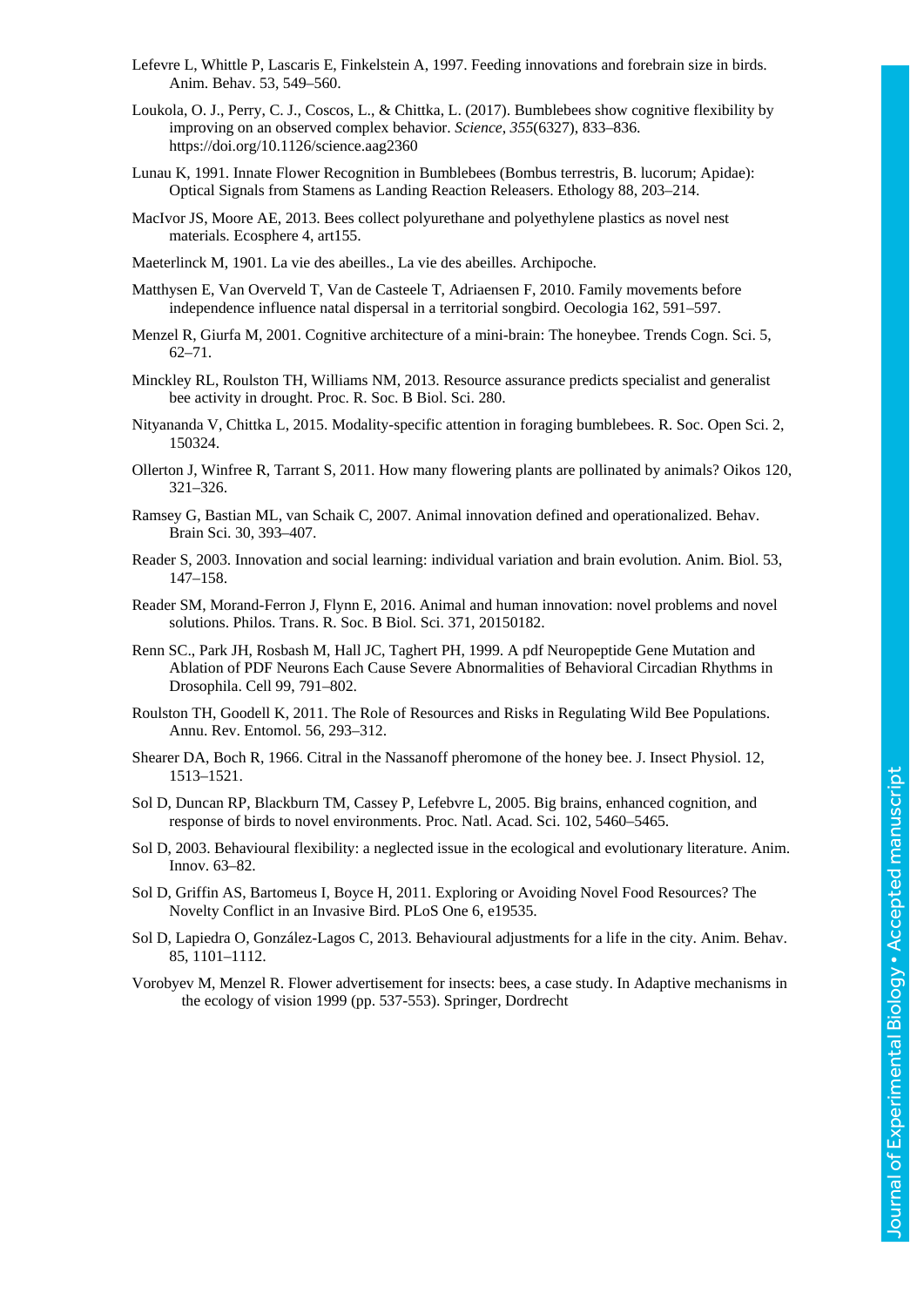**Figures** 



## **Figure 1**

The experimental arena (a) laying in a neutral grey ground, surrounded by plastic walls with plastic cornices attached to avoid that bees can escape. It was covered by the dome (b) with a landscape pattern displayed inside and a webcam placed in the ceiling to record all the experiments. The experiment had four different displays. In assay 1 (c) the bee started inside a refuge. The aim of the assay was to see whether the bee stayed in the refuge (as shyness proxy), and/or explored the colour cues around. In assays 2 and 3 (d), the bee was exposed to two sprues, one rewarded and the other was empty. The colour was randomly selected but maintained along the assays. In assay 4, the learning test (e), the display was the same as in assay 2 and 3, but this time we removed the reward and both sprues were empty. In assay 5, the innovation test (f), the display was the same than in assay 2 and 3 as well, but this time we covered the reward with a lid, forcing the bee to innovate to lift the lid to access the reward.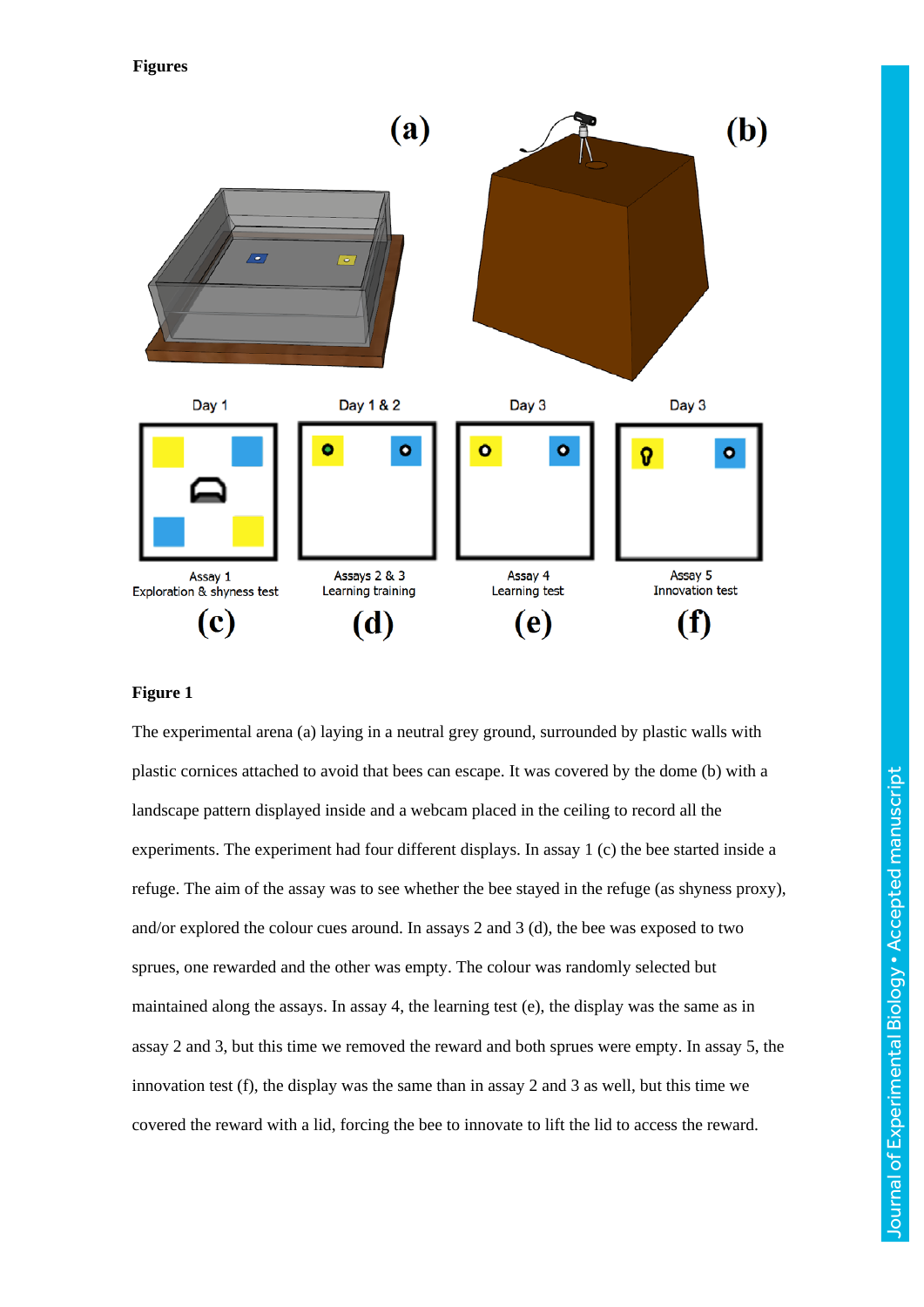

## **Figure 2**

Innovation related to each measured behaviour. These graphs plot the estimates extracted from the multivariate model described in Table 2a measuring the success or failure in the innovation test. Points represent individual perfomance.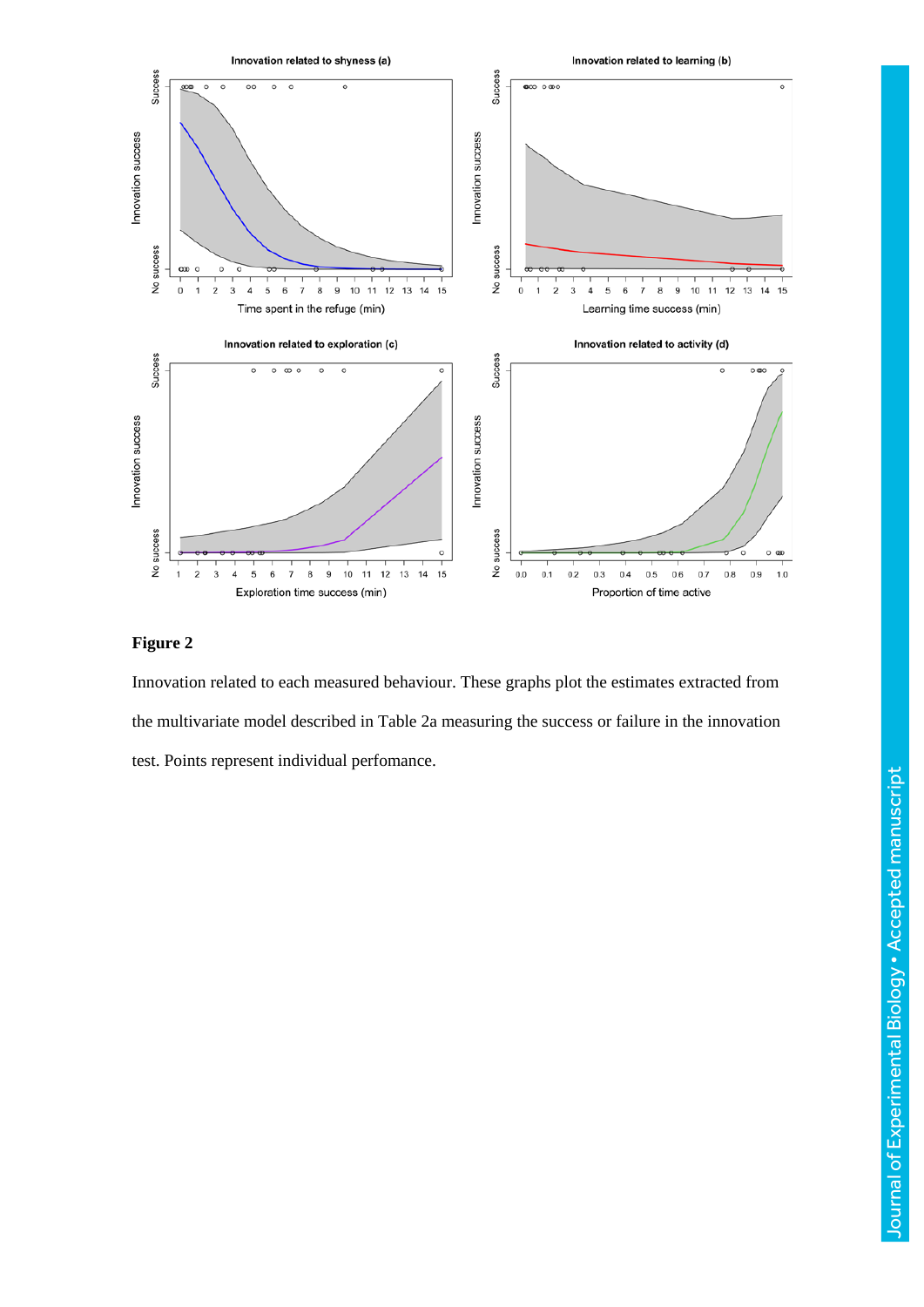

# **Figure 3**

Learning related to each measured behaviour. These graphs are extracted from the multivariate model described in Table 2c measuring the success or failure in the learning test. The width of the bars in (d) is proportional to the number of individuals tested. Points represent individual performance.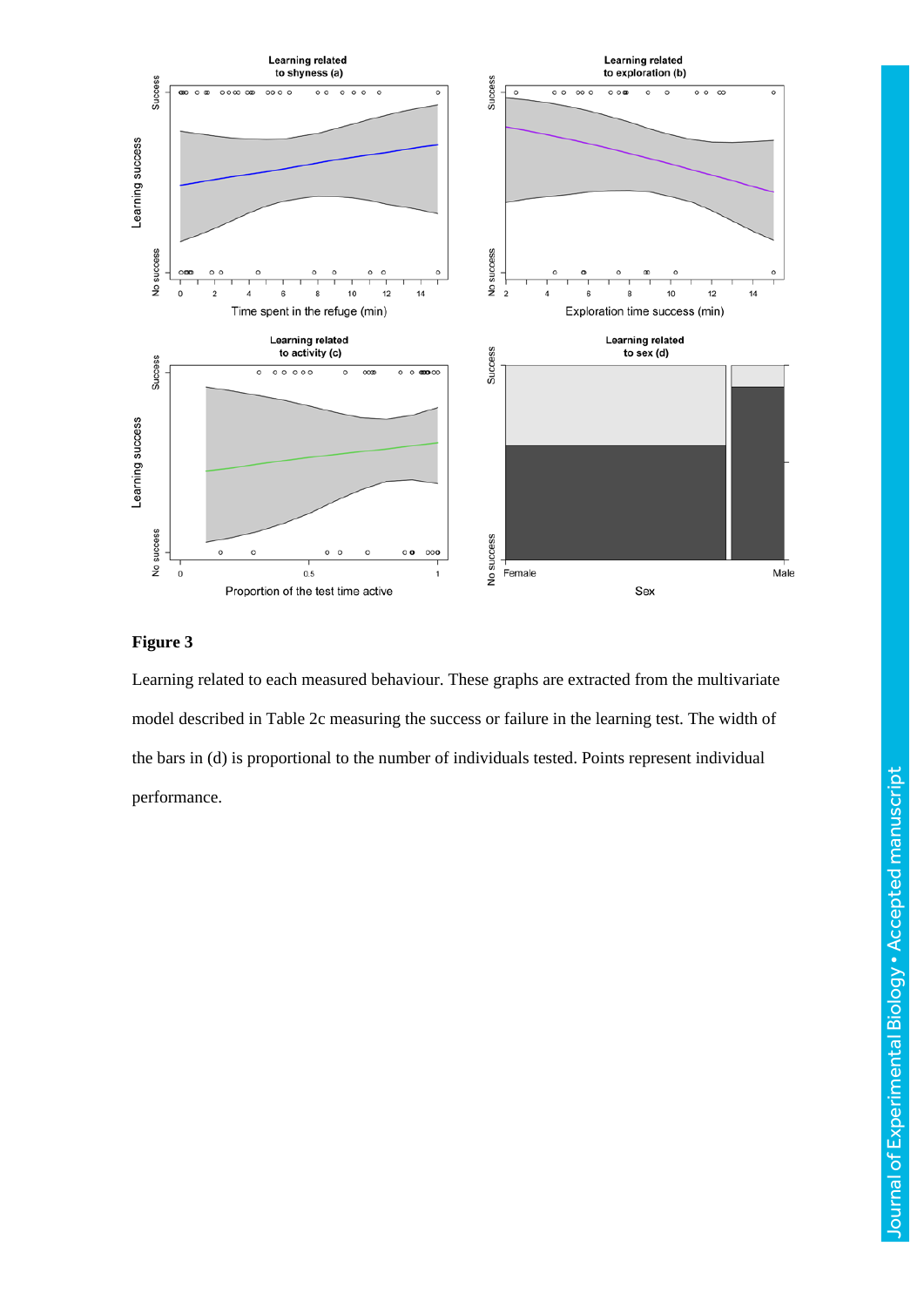# **Tables**

# **Table 1**

This table contains all variables measured during the tests, with those selected for the

| <b>Behavioural</b><br>component | <b>Behavioural</b><br>variable                 |                                                                 | <b>Assay Description</b>                                                                                                                                             |  |
|---------------------------------|------------------------------------------------|-----------------------------------------------------------------|----------------------------------------------------------------------------------------------------------------------------------------------------------------------|--|
| Shyness                         | Latency to exit<br>the refuge                  | $\vert$ 1                                                       | Initial time spent inside the cardboard refuge once the assay started                                                                                                |  |
| Exploration                     | Exploration<br>success                         | 1                                                               | Touching the four cardboards during the 15-min of the assay                                                                                                          |  |
|                                 | <b>Latency to</b><br>explore the full<br>arena | 1                                                               | Time spent to touch all four cardboards in assay 1. Bees that did not<br>explore the four cardboards were assigned the maximum time<br>possible $(15 \text{ min})$ . |  |
| Activity                        | <b>Activity time</b>                           | $1 - 5$                                                         | Time spent moving measured as the proportion of the time being<br>active (from 0 to 1)                                                                               |  |
| Learning                        | Learning success 4                             |                                                                 | Choice of the correct cue (yes/no).                                                                                                                                  |  |
|                                 | <b>Latency to</b><br>learn                     | $\vert 4 \vert$<br>assigned the maximum time possible (15 min). | Time spent to make the correct choice. Bees that failed the test were                                                                                                |  |
|                                 | Innovation<br>success                          | 5                                                               | Success to lift the lid and reach the reward                                                                                                                         |  |
| Innovation                      | Latency to<br>innovate.                        | 5                                                               | Latency to open the lid and reach the reward. Bees that did not solved<br>the problem were assigned the maximum time possible (15 min).                              |  |

innovation analyses as predictors in bold.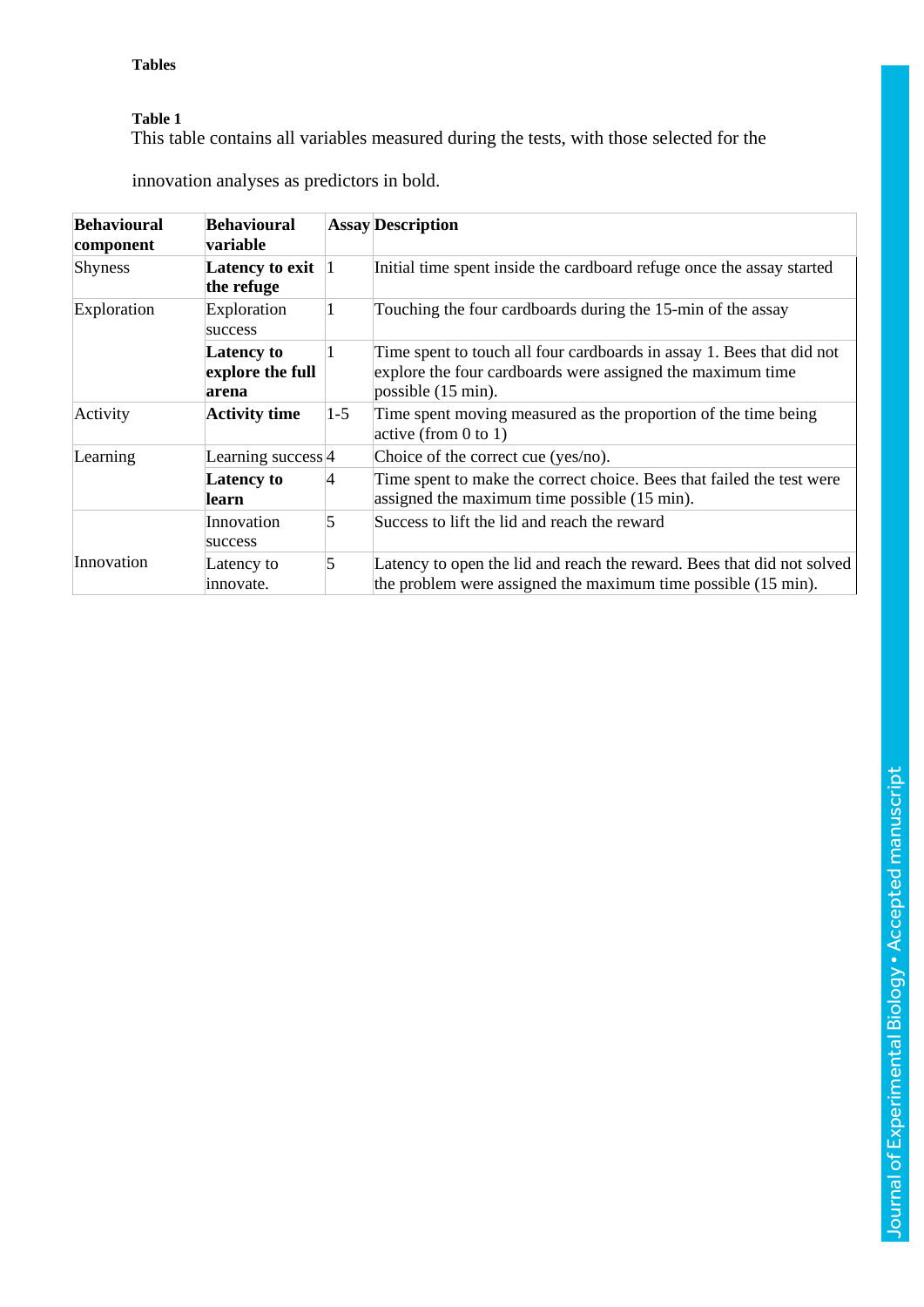# **Table 2**

Multivariate model coefficients (estimate  $(\beta)$  ± standard deviation) for innovation success and learning as a function of latency learning, shyness, exploration and activity. We ran parallel models for innovation and learning success (Bayesian GLM), and for latency to innovate and to learn (Cox). All models correctly converge (Rhat, the potential scale reduction factor on split  $chains = 1$ ). Abbreviations:  $CI = Confidence$  interval.

| (a) Innovation success (Bayesian GLM), $n = 29$ |                  |                 |         |         |  |  |  |  |
|-------------------------------------------------|------------------|-----------------|---------|---------|--|--|--|--|
| Variables                                       | β                | CI              |         |         |  |  |  |  |
| Latency to exit the refuge                      | $-0.74 \pm 0.29$ | $-1.41 - -0.26$ |         |         |  |  |  |  |
| Latency to explore                              | $0.55 \pm 0.27$  | $0.11 - 1.15$   |         |         |  |  |  |  |
| Activity in innovation test                     | $17.70 \pm 8.51$ | $4.65 - 37.44$  |         |         |  |  |  |  |
| Latency to learn                                | $-0.14 \pm 0.15$ | $-0.44 - 0.13$  |         |         |  |  |  |  |
| (b) Latency to innovate (Cox), $n = 29$         |                  |                 |         |         |  |  |  |  |
| Variables                                       | Coefficients     | <b>SE</b>       | z-value | p-value |  |  |  |  |
| Latency to exit the refuge                      | $-0.15$          | 0.07            | $-2.15$ | 0.03    |  |  |  |  |
| Latency to explore                              | 0.10             | 0.06            | 1.63    | 0.10    |  |  |  |  |
| Activity in innovation test                     | 5.71             | 3.10            | 1.84    | 0.06    |  |  |  |  |
| Latency to learn                                | $-0.05$          | 0.06<br>$-0.07$ |         | 0.93    |  |  |  |  |
| (c) Learning success (Bayesian GLM), n=45       |                  |                 |         |         |  |  |  |  |
| Variables                                       | β                | CI              |         |         |  |  |  |  |
| Latency to exit the refuge                      | $0.07 \pm 0.09$  | $-0.12 - 0.25$  |         |         |  |  |  |  |
| Latency to explore                              | $-0.13 \pm 0.11$ | $-0.35 - 0.08$  |         |         |  |  |  |  |
| Activity in learning test                       | $0.71 \pm 1.66$  | $-2.61 - 3.91$  |         |         |  |  |  |  |
| Sex (Male)                                      | $2.86 \pm 1.50$  | $0.37 - 6.22$   |         |         |  |  |  |  |
|                                                 |                  |                 |         |         |  |  |  |  |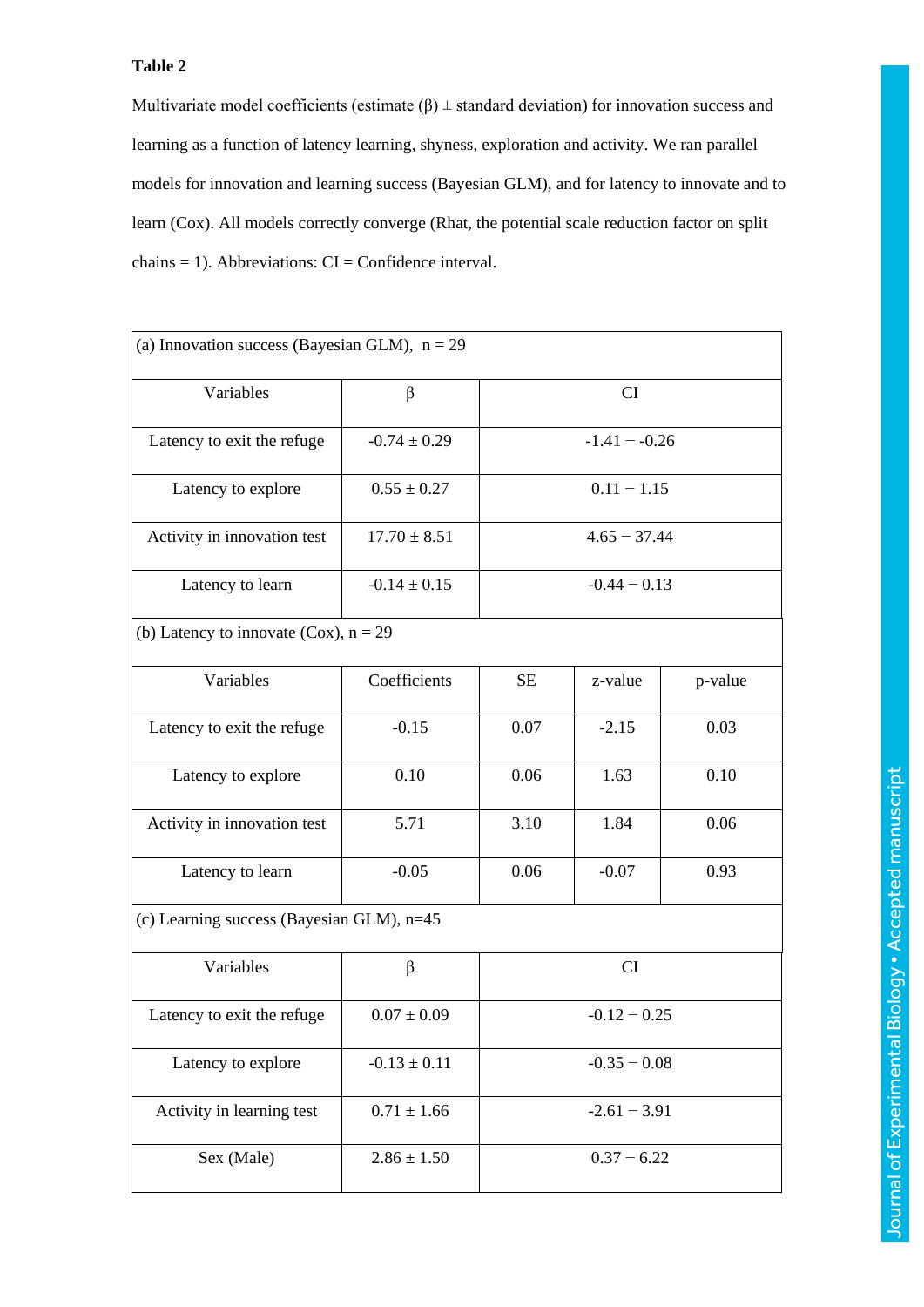| (d) Latency to learn (Cox), $n = 45$ |              |           |         |         |  |  |  |
|--------------------------------------|--------------|-----------|---------|---------|--|--|--|
| Variables                            | Coefficients | <b>SE</b> | z-value | p-value |  |  |  |
| Latency to exit the refuge           | $-0.03$      | 0.04      | $-0.76$ | 0.44    |  |  |  |
| Latency to explore                   | $-0.01$      | 0.06      | $-0.26$ | 0.80    |  |  |  |
| Activity in learning test            | $-0.11$      | 0.77      | $-0.14$ | 0.88    |  |  |  |
| Sex (Male)                           | 0.98         | 0.43      | 2.26    | 0.02    |  |  |  |